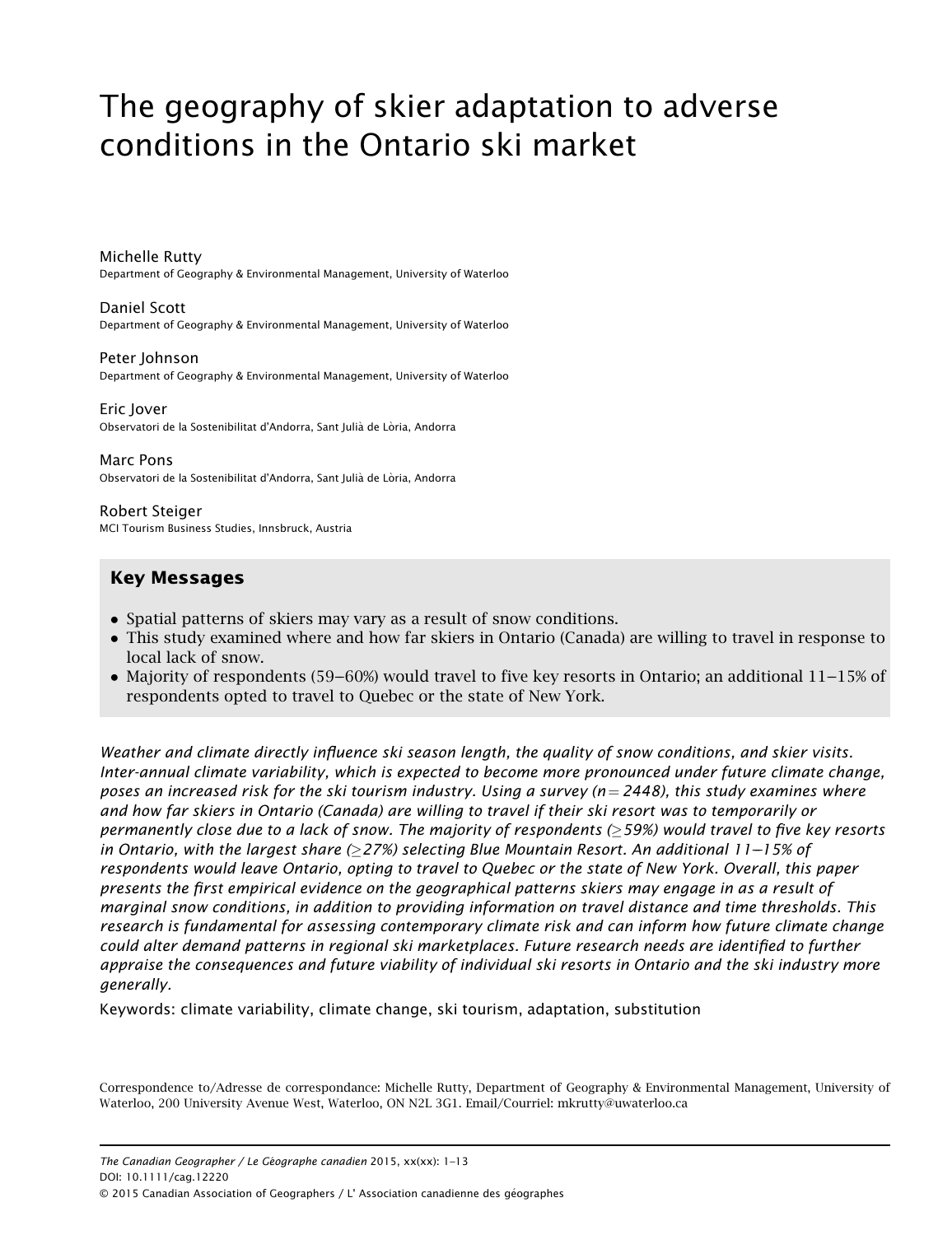# La géographie de l'adaptation des skieurs aux conditions défavorables sur le marché du ski de l'Ontario

Les phénomènes météorologiques et climatiques exercent une influence majeure sur la durée de la saison de ski, la qualité des conditions de neige et la fréquentation par les skieurs. La variabilité climatique interannuelle, que l'on prévoit être plus marquée suite aux changements climatiques dans les prochaines années, présente un risque accru pour l'industrie touristique du ski. Une enquête (n = 2448) a été menée dans le cadre de cette étude afin d'explorer ou et jusqu'ou les skieurs de l'Ontario (Canada) étaient prêts à se déplacer si leur station de ski devait cesser ses activités de façon temporaire ou permanente en raison d'un manque de neige. La majorité des répondants ( $\geq$ 59%) se rendraient à cinq des plus importantes stations ontariennes, et la plupart d'entre eux  $(≥27%)$  privilégieraient la station Blue Mountain. Quelques 11 à 15% des répondants quitteraient l'Ontario et se déplaceraient vers le Québec ou l'état de New York. Dans l'ensemble, cet article établit pour le première fois les tendances géographiques des choix d'alternatives des skieurs qui doivent composer avec de mauvaises conditions de neige, en plus de fournir des informations sur la valeur des seuils de distance et de temps de déplacement. Cette recherche a réalisé une évaluation du risque climatique actuel et apporte un éclairage sur l'ampleur des changements climatiques futurs et de leur incidence sur les tendances de la demande dans les marchés de ski régionaux. À l'avenir, il faudra mener des recherches afin de réaliser des évaluations plus poussées sur les effets que ces changements entra îneront sur chacune des stations de ski de l'Ontario et leur pérennité et, de manière plus générale, sur l'industrie du ski.

Mots clés : variabilité climatique, changements climatiques, tourisme du ski, adaptation, substitution

# Introduction

The growth of tourism has been virtually continuous over the past 60 years (UNWTO 2013). Tourism has become one of the largest global economic sectors, contributing significantly to national and local economies (Coles and Hall 2008). In Canada, international tourism demand generated \$81.9 billion in 2012. Together with an additional \$66.4 billion generated through domestic tourism (CTC 2012), this accounts for 1.8% of the nation's GDP (CTC 2012). An important sub-market of the Canadian tourism sector is the alpine ski and snowboard industry. The Canadian ski industry receives 19 million visitors per season (December–– April), over 16 million of which are domestic visitors (CSC 2014). In 2009, ski tourism in Canada generated operating revenues of \$923 million (CSC 2009). The largest share of visits occur in the provinces of Quebec (34%) and British Columbia (32%), followed by Ontario ski resorts, which receive 18% of the national skier market (CSC 2014). More specifically, the Ontario ski market hosts over 3 million annual skier visits, generating an estimated \$228 million in total revenues during the  $2011-12$  season (OSRA 2012). Ontario also has the largest market of active alpine skiers in Canada, with 1.9 million participants (CSC 2014).

A fundamental resource that influences both the supply and demand of winter sports tourism is weather and climate. Due to its reliance on specific climatic conditions for both natural snow and snowmaking, temperatures below freezing are a prerequisite for ski operations and related recreation and tourism. The impact of inter-annual climate variability on ski season length, the quality of conditions, and skier visits, is evidence of this climatic dependency. In Canada, during the marginal snow season of  $2001-02$ , declines in average season length and visitation occurred in both the Ontario and Quebec ski market (7% and 15%, respectively), compared with a climatically normal winter (1961–90) (Scott 2006: Scott et al. 2012). More recently, the warm winter conditions of 2011–– 12 decreased skier visits in Ontario by 10% compared to the previous season due to the delayed start of the ski season, followed by an early end to the season (OSRA 2012). Similar climatic impacts have been observed in seasonal markets in the United States (US) (e.g., Dawson et al. 2009).

Inter-annual climate variability is expected to become more pronounced under future climate change (IPCC 2013), thereby posing an increased risk for the ski tourism industry. A few consecutive warm winters could not only cause substantive economic losses for the regional ski market in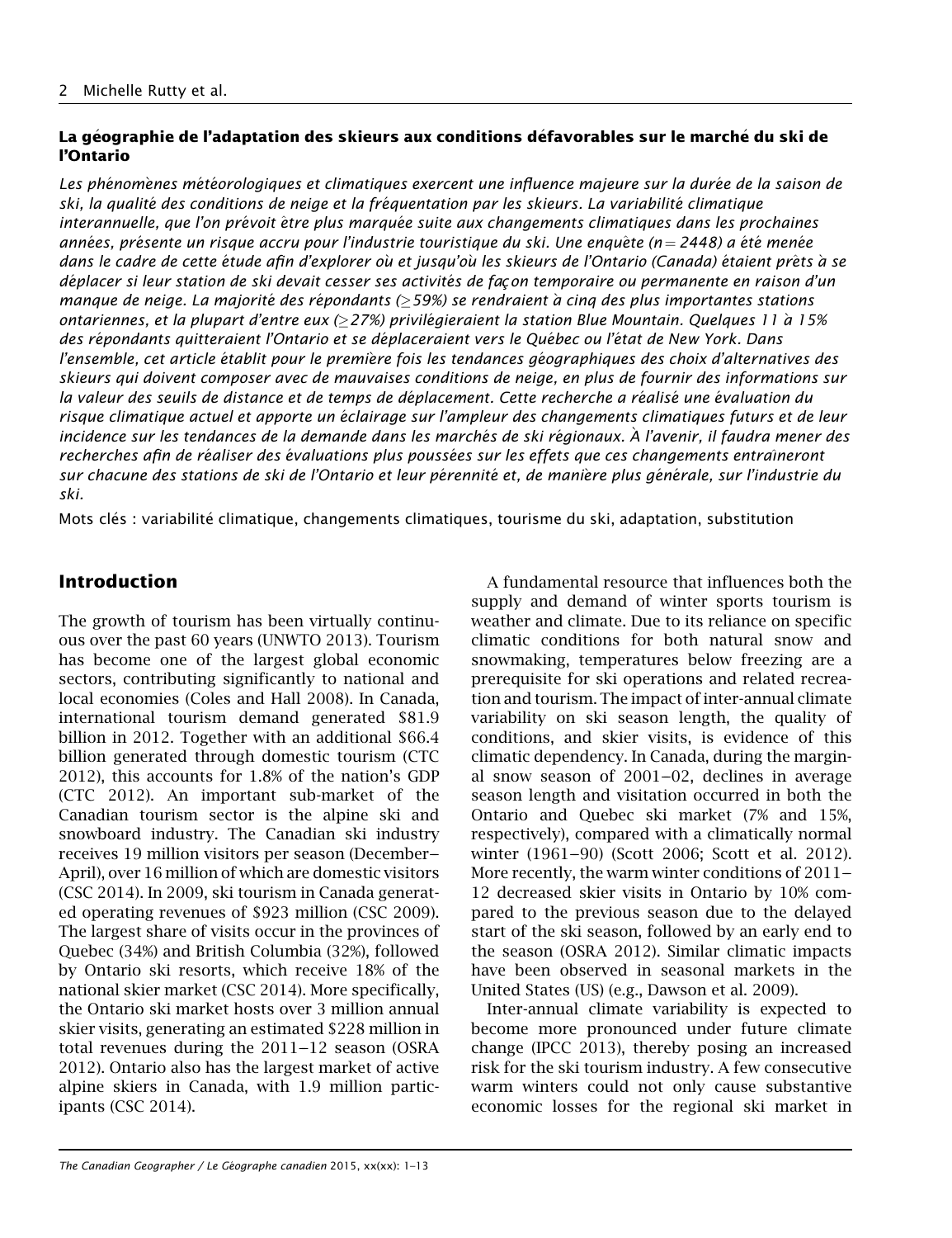Ontario, but the losses may be greater than what smaller operations are able to absorb (Scott et al. 2012). The supply-side vulnerability of the ski industry to climate change has been widely studied in the tourism literature, with results from every regional market assessment (Alps, Australasia, North America, Eastern and Western Europe, Japan) indicating shorter and more variable ski seasons, increased snowmaking requirements, and a contraction in the number of operating ski areas (Scott et al. 2003, 2006, 2007, 2008; Abegg et al. 2007; Hamilton et al. 2007; Hennessy et al. 2008; Dawson et al. 2009; Dawson and Scott 2013; Steiger 2010, 2011; Hendrikx et al. 2013; Steiger and Stötter 2013; Pons et al. 2014). These regional comparisons, whereby the climatic suitability of resorts is evaluated relative to one another, have offered insight into possible "winners" and "losers" at the destination and community scale. As such, the relative vulnerability of a ski resort is spatially contingent, with the concept of scale vitally important to such vulnerability assessments (Hopkins et al. 2013).

To better evaluate the relative vulnerability of regional ski markets, it is imperative to understand the perceived attractiveness of various ski resorts relative to their competitors. In other words, we need to understand how demand will respond to supply-side variability and contraction. To date, very little is known with respect to how skiers respond to climatic variability, poor snow conditions, and ski resort closures (Scott and McBoyle 2007; Scott et al. 2008, 2012; Shih et al. 2009; Pickering et al. 2010; Dawson et al. 2011, 2013; Putz et al. 2011; Steiger and Abegg 2013; Hopkins 2014; Pons et al. 2014; Rutty and Andrey 2014; Rutty et al. 2015). The objective of this article is to critically explore the geography of demand-side spatial

substitution in the Ontario ski industry. Specifically, where and how far will skiers travel to if their preferred resort is closed due to marginal snow conditions? This question is explored in the context of the Ontario ski market to better understand how far individuals would be willing to travel to participate. This research is fundamental for assessing contemporary climate risk and can inform how future climate change could alter demand patterns in regional ski tourism marketplaces; adaptation that will be a decisive factor in the vulnerability of ski tourism destinations (Scott and McBoyle 2007; Scott et al. 2012; Dawson et al. 2013; Hendrikx et al. 2013; Steiger and Abegg 2013; Pons et al. 2014; Rutty et al. 2015).

## Skier substitution

Skiers can engage in three types of substitution if they are no longer able to ski at their preferred resort due to marginal snow conditions: (1) spatial substitution (i.e., travel to a different ski resort), (2) temporal substitution (i.e., ski at a different time), and (3) activity substitution (i.e., stop skiing and participate in another leisure activity) (Iso-Ahola 1986). A limited number of studies have examined how skiers may respond to future climatic conditions, with the results indicating that the majority would significantly adapt their skiing behaviour (Table 1). For example, König (1998) found that 31% of Australian skiers would ski less often if their region experienced "very little natural snow in the next five years" (cited in Scott et al. 2012, 327) with 38% willing to travel outside of their region and 6% indicating they would stop skiing altogether. In a follow-up survey, Pickering et al. (2010) found an increase in the proportion of Australian skiers

Table 1

Behavioural substitution of skiers due to climatic conditions (percentage of respondents)

| <b>Sample Region</b> | Temporal<br>(Ski less) | Spatial<br>(Ski elsewhere) | Activity<br>(Stop skiing) | Source                  |
|----------------------|------------------------|----------------------------|---------------------------|-------------------------|
| Australia            | 31                     | 38                         | 6                         | König (1998)            |
| Australia            | 69                     | 16                         |                           | Pickering et al. (2010) |
| Switzerland          |                        | 49                         | 4                         | Behringer et al. (2000) |
| Austria              |                        | 68                         | 25                        | Unbehaun et al. (2008)  |
| USA (Northeast)      | 34                     | 39 <sup>a</sup>            |                           | Dawson et al. (2013)    |
| Canada (Ontario)     | $31 - 36$              | $48 - 61$                  | $0 - 3$                   | Rutty et al. (2015)     |

<sup>a</sup>39% elsewhere in the Northeast and 39% outside the Northeast.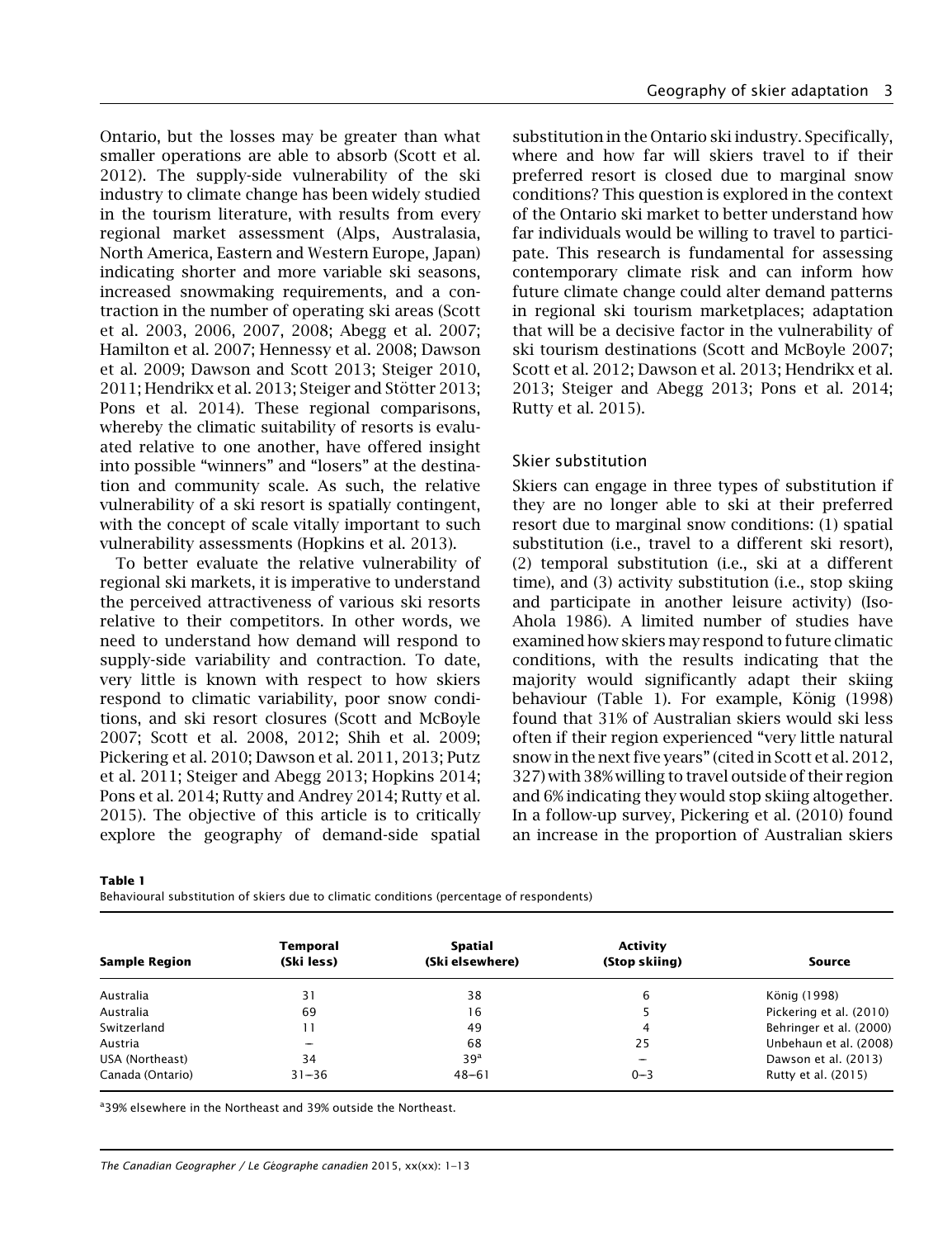that would alter their ski participation behaviour, with 69% indicating they would ski less, 16% would ski outside of their region, and 5% would stop skiing. Asking the same questions of Swiss skiers, Behringer et al. found 49% would ski at a different resort if "the next five winters would be snow deficient" (2000, 336) 11% would ski at the same location but less often, and 4% would stop skiing. Unbehaun et al. found 68% of Austrian skiers would travel farther to a snow-reliable destination if there were "several consecutive years of snow deficiency" (2008, 40) and 25% would stop skiing. A notable limitation of these studies is the use of descriptive scenarios of future ski seasons and snow conditions, which may be interpreted differently by survey respondents. As outlined by Scott et al. (2012), does "snow deficient" or "little snow" mean the ski resort is only partially open (e.g., a portion of the trails or a portion of the season), that the resort is entirely open but with poor conditions and heavy reliance on snowmaking, or perhaps the ski season was shortened, but was fully operational during that reduced season? Depending on the respondents' interpretation of these descriptive scenarios, their behavioural response may vary substantially. Moreover, the types of substitution (i.e., spatial, temporal, activity) are presented as mutually exclusive within these early surveys (i.e., respondents can only select one "most frequent" behavioural substitution), when in reality, skiers may engage in multiple substitution options. For example, a respondent may opt to ski less often (temporal substitution) and to also ski somewhere else (spatial substitution), and this decision may vary depending on the scenario/snow conditions.

To overcome these limitations, Dawson et al. (2013) asked skiers in the US Northeast to reflect on how they responded to marginal snow conditions in the past and asked how they might react if similar marginal conditions occurred in the future. The results show that 39% of respondents would travel to another resort in the Northeast and 39% would travel outside the Northeast region, while 34% would ski less often. Rutty et al. (2015) asked Canadian skiers in Ontario what they would do if their preferred ski resort was "closed until midseason due to marginal snow conditions" and found that 48% of skiers would travel to another resort, 31% would ski less and none of the respondents indicated they would stop skiing. The survey also asked what skiers would do if their resort was to "close permanently due to marginal snow conditions," with 61% indicating they would travel to another resort, 36% would ski less, and 3% would stop skiing altogether.

In all of the demand-side studies, except Pickering et al. (2010), the results indicate that the largest share of skiers will engage in spatial substitution (38––68%) in future seasons with marginal snow conditions versus temporal  $(11–36%)$  or activity substitution (0–25%). However, these studies do not provide any insight into where and how far skiers are willing to travel in order to continue participating in the sport. In Behringer et al. (2000), it is ambiguous whether skiers would stay within their current region (i.e., Central Switzerland) or travel more broadly (e.g., Austria). In König (1998) and Pickering et al. (2010), respondents indicated they would ski outside of their region, but it is unclear how far outside of their current region they are willing to go and the distances they are willing to travel to continue skiing. Dawson et al. (2013) provides some insight, differentiating those skiers that are willing to travel within and outside of the Northeast US ski region, but it is unclear what resorts skiers would switch to. Similarly, Unbehaun et al. (2008) indicated that the majority (50%) of Austrian skiers would travel an additional two hours to ski at a snow reliable destination. To better understand the vulnerability of regional ski resorts relative to one another, identifying where snow resort(s) skiers would plan to go is a prerequisite. It is important to identify the perceived attractiveness of various resorts to skiers, relative to their competitors. This will provide insight into which resorts (and nearby communities) may be possible "winners" and "losers" as a result of climatic variability and change. It will also provide insight into the implications for system capacity and crowding or declining demand if available ski areas are beyond the spatial substitution limits deemed acceptable to most skiers. Collectively, this provides new insight into the geography of climatic adaptation of ski tourists.

# Study area and methods

There are 63 operating ski resorts in Ontario, which represent 23% of the national total (CSC 2014). Of these resorts, 44 are alpine (i.e., downhill), with 36 located in Southern Ontario (Figure 1). Ten resorts were selected to be representative of the Ontario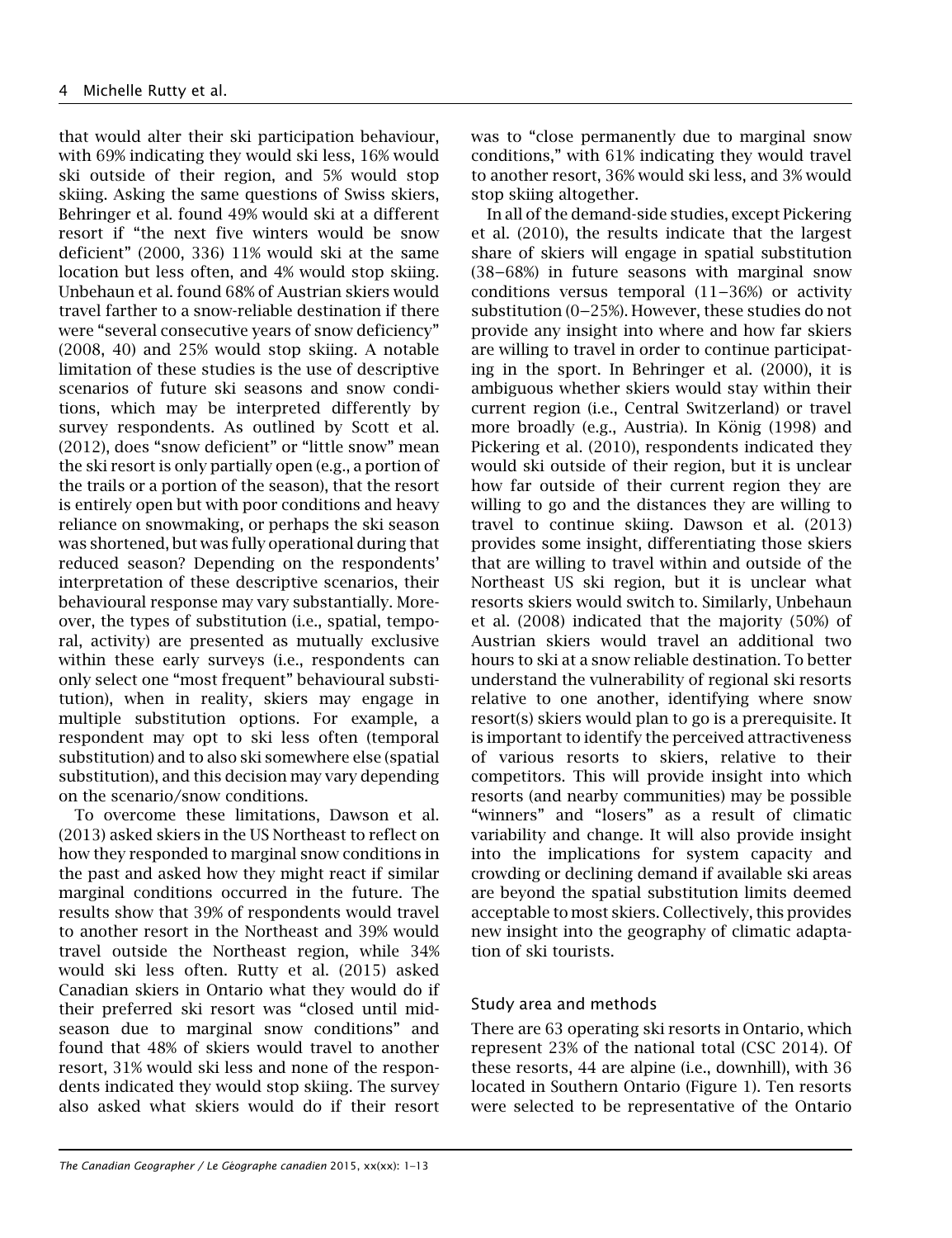

#### Figure 1

Map of Southern Ontario ski resorts (n=36). Key: 1-Boler Mountain, 2-Cobble Hills, 3-Beaver Valley, 4-Chicopee, 5-Georgian Peaks Club, 6-Alpine Ski Club, 7-Craigleith, 8-Toronto Ski Club, 9-Blue Mountain Resort, 10-Osler Bluff Ski Club, 11-Devil's Glen Country Club, 12-Mansfield Ski Club, 13-Hockley Valley, 14-Caledon Ski Club, 15-Glen Eden, 16-Snow Valley, 17-Mount Chinguacousy, 18-Horseshoe, 19-Mount St. Louis Moonstone, 20-Centennial Park, 21-Uplands Ski Club, 22-Georgina ROC, 23-Laurentian Ski Hill, 24-Earl Bales, 25-Hidden Valley Highlands, 26-Skyloft, 27-Lakeridge, 28-Dagmar, 29-Devil's Elbow, 30-Brimacombe, 31-Sir Sam's, 32-Madawaska Mountain, 33-Batawa Ski Hill, 34-Pembroke Ski and Snowboard Club, 35-Calabogie, 36-Mount Pakenham.

alpine ski market based on geographic location and proximity to major urban markets: Blue Mountain Resort (BMR), Brimacombe, Calabogie, Chicopee, Craigleith, Glen Eden, Lakeridge, Mount Saint Louis Moonstone (MSLM), Sir Sam's, and Snow Valley. These are both important factors for this study area, as the majority (78%) of Canadian skiers live in large cities with populations greater than 100,000 (CSC 2014), but also because the majority (85%) of Ontario ski areas (and subsequently total share of provincial skiers) are concentrated in Southern Ontario. Another important consideration was the size of the resort, which plays an important role in

season length, as smaller resorts often have less investment in snowmaking equipment with management decisions that differ from those of larger ski areas or ski resort conglomerates (Scott et al. 2008; Dawson et al. 2009; Dawson and Scott 2010, 2013). Given that the topography of ski resorts across Southern Ontario does not vary greatly, the vertical drop was not an important consideration when selecting resorts to participate.

BMR and MSLM are classified as large ski resorts in the region, with a large number of groomed ski trails  $( \geq 40)$  and skiable acres ( $\geq 170$  acres), as well as a large uphill capacity  $( > 12$  chairlifts and t-bars) and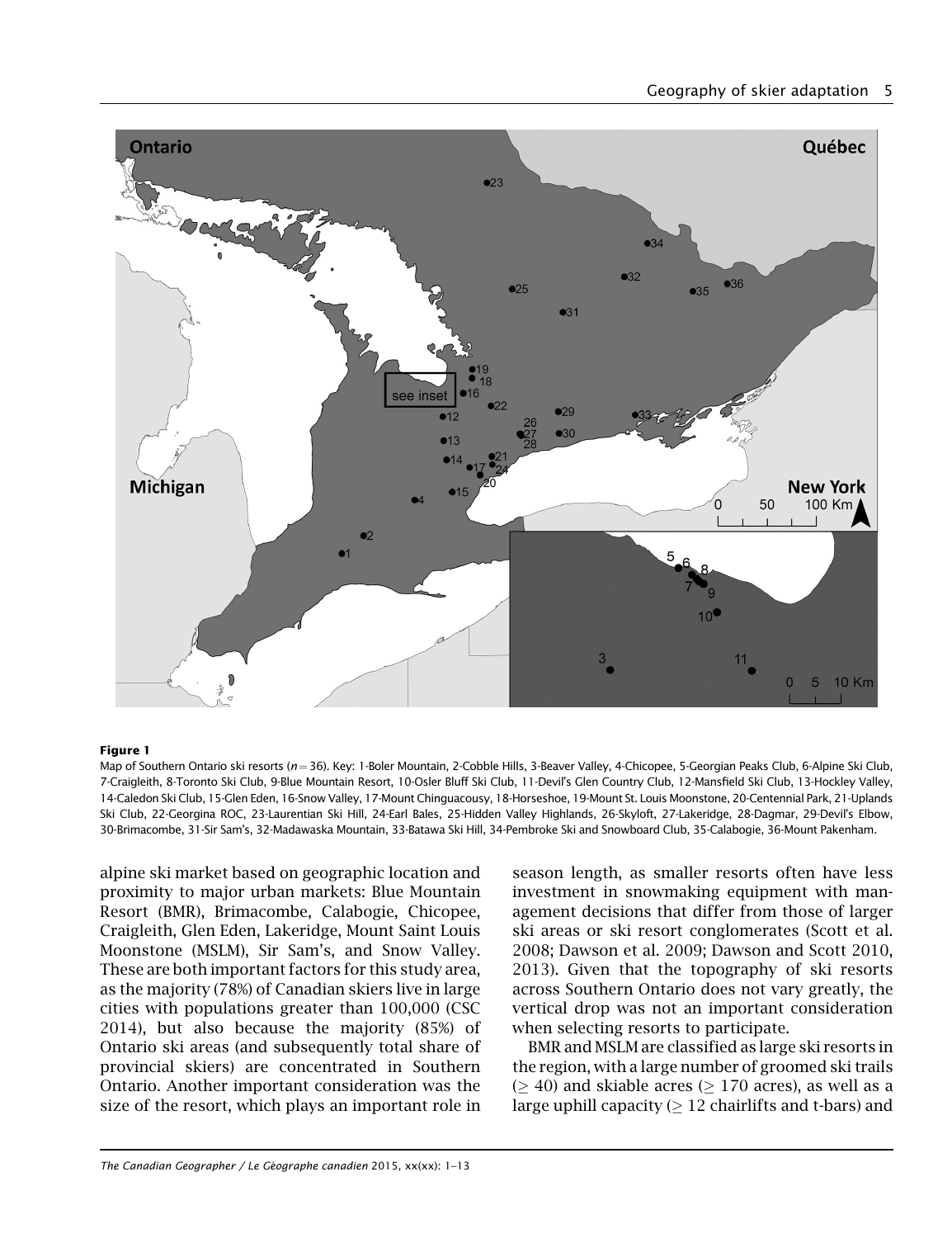substantial investment in snowmaking. Craigleith is a private ski resort, with high membership costs (e.g., CAD\$25,000 for a single membership) and annual dues to ski on-site. The remaining resorts are classified as small, with Brimacombe, Chicopee, Glen Eden, Lakeridge, and Snow Valley representative of urban feeder resorts (i.e., small ski resorts close to urban centres). Calabogie and Sir Sam's are also considered small resorts, but they are further away from urban centres, with the former located close to the Quebec border and the latter surrounded by rural communities.

A self-administered survey, which received research ethics clearance at the University of Waterloo (Canada) and was pretested in December 2013, was distributed to skiers at the 10 selected ski resorts throughout February and March (2014). These are key months for the Ontario market, as January and February account for more than two-thirds of annual skier visits (62–72%) and March accounts for an additional  $10-15%$  (OSRA 2012). The surveys were delivered electronically on tablets while skiers were inside resort chalets and cafeterias. A total of 2448 surveys were filled out, with 19 considered invalid/incomplete and not used in the analysis. The final sample was 2429, with 1,491 (61%) collected at seven small-sized resorts (as classified by the Ontario Snow Resorts Association [OSRA]), 790 (33%) at two large-sized resorts, and 148 (6%) at one private ski resort. The overall response rate was approximately  $60-65%$  at the 10 resorts.

Building on Rutty et al. (2015), which examined skiers' behavioural adaptation to marginal snow conditions (i.e., temporal, spatial, or activity substitution), this study examines where skiers would go if their resort were to close (temporarily or permanently) and how far they are willing to travel (distance and time). Specifically, the survey asked respondents how they would respond if their in-situ resort was closed today, closed until mid-season (i.e., mid-January), or closed permanently due to a lack of snow. Those respondents that indicated they would travel elsewhere to ski, i.e., spatial substitution, were provided a list of the 36 alpine resorts in Southern Ontario (Figure 1), plus the option to select a ski area in the neighbouring province of Quebec or the US states of Michigan and New York. The respondents were also asked to state the maximum number of hours (round-trip) they are willing to travel for a ski trip. In addition, travel distance was calculated based on respondents' home location

(first three digits of postal code) and the location of their preferred resort by using ArcGIS Geographic Information System (GIS) software. A network analysis was conducted using the Ontario road network to calculate not only the distance, but approximate driving time from origin to destination for each respondent. This analysis took into account the varying speed limit of roads/highways, and should be considered to represent a best case travel time, free from traffic or weather-related delays. One-way analysis of variance (ANOVA) was used to determine whether there were any significant differences between the travel distance patterns and skier market segments (e.g., age, skill level, ski frequency, resort type) at the significance level of 0.05.

It is important to note that the survey focused on current weather variability rather than projected climate change scenarios. This is an approach that has been advocated in the tourism literature as some tourists may have a negative emotional connection to the issue of climate change and associate it with threat scenarios or pessimism, which may bias responses (e.g., Saarinen and Tervo 2010; Tervo-Kankare 2011; Trawöger 2014). In so doing, this study also limits interpretation errors that may result from providing respondents with descriptive future climate scenarios because depending on how a respondent perceives a scenario, their (behavioural) response could be very different (Scott et al. 2012; Dawson et al. 2013).

# Results

When respondents were asked where they would go if their in-situ ski resort was closed today due to poor snow conditions, almost two-thirds (60%) indicated they would go to one of five key Ontario resorts (Table 2). The largest share of respondents (27%) indicated that they would travel to BMR, which includes almost half of the respondents from Craigleith (49%) and MSLM (47%). More than onethird of the respondents from Chicopee and Snow Valley also stated that they would travel to BMR if their resort was not open today. MSLM ranked second, with 14% of the total sample indicating they would travel to this resort. A significant number of respondents (11%) stated that they would leave Ontario and travel to Quebec to go skiing, including more than half of the respondents (69%) from Calabogie. Between 6% and 9% of skiers would travel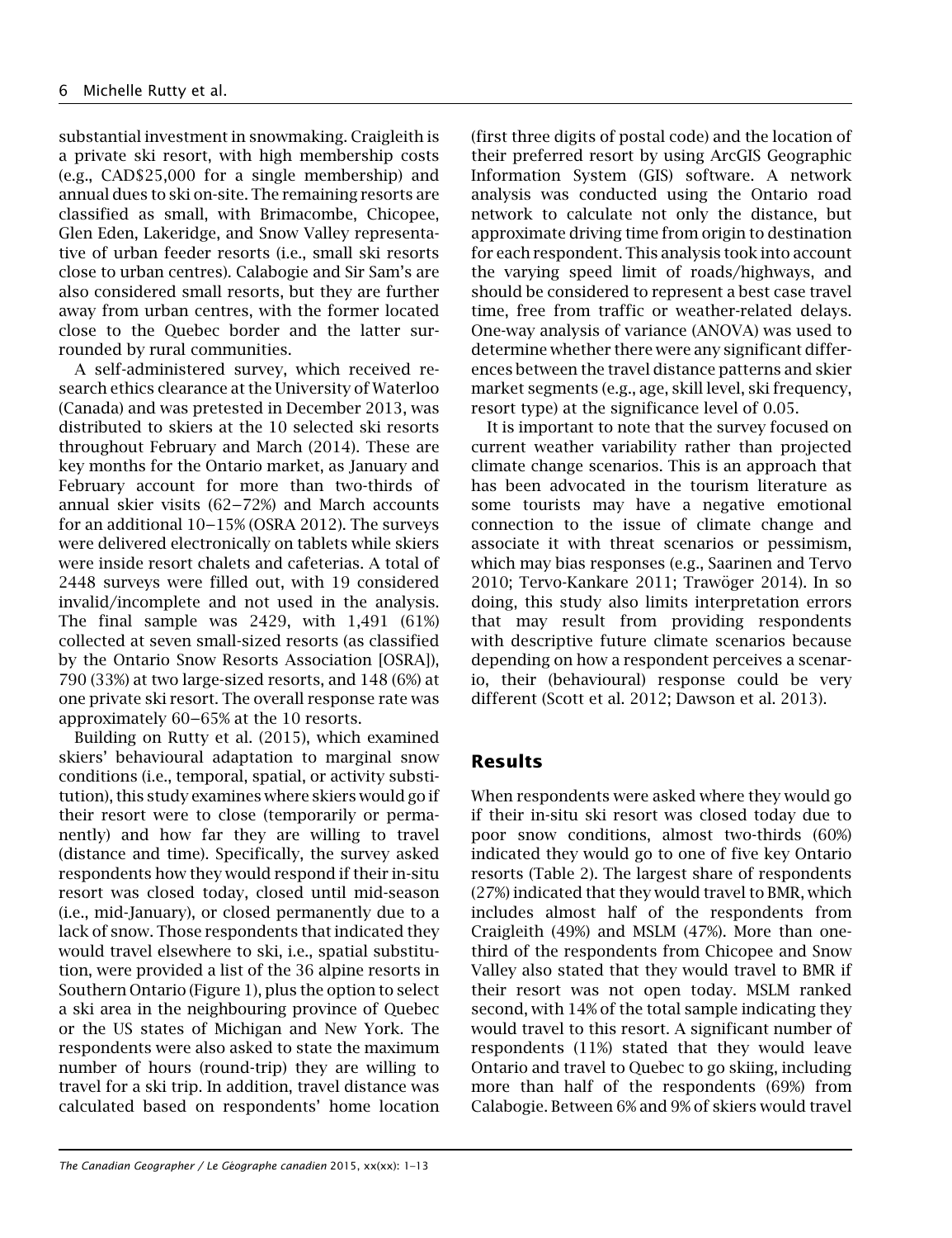| Resort<br><b>Substitution</b><br><b>Survey Sample</b> |               |                 |                                          |    |          |          |              |                |     |              |                |                        |
|-------------------------------------------------------|---------------|-----------------|------------------------------------------|----|----------|----------|--------------|----------------|-----|--------------|----------------|------------------------|
| Rank                                                  |               | <b>BMR</b>      | Brimacombe Calabogie Chicopee Craigleith |    |          |          | Glen<br>Eden | Lakeridge MSLM |     | Sir<br>Sam's | Snow<br>Valley | <b>Total</b><br>Sample |
|                                                       | <b>BMR</b>    | N/A             | 23                                       | 0  | 39       | 49       | 29           | 10             | 47  | 11           | 34             | 27                     |
| 2                                                     | <b>MSLM</b>   | 27              | 6                                        |    |          | 11       | 17           |                | N/A | 13           | 18             | 14                     |
| 3                                                     | <b>Ouebec</b> | 9               | $\mathbf 0$                              | 69 | $\Omega$ | 16       |              |                |     | 6            | $\overline{c}$ | 11                     |
| 4                                                     | Horseshoe     | $\overline{11}$ | 6                                        | 0  | 4        | $\Omega$ | 8            |                | 21  | 15           | 18             | 9                      |
| 5                                                     | Dagmar        | 0               | 25                                       | 0  |          | $\Omega$ |              | 52             |     | 11           | 4              | 8                      |
| 6                                                     | Glen Eden     | 6               | 0                                        | 0  | 29       | 0        | N/A          | 0              | 4   | $\Omega$     | $\overline{4}$ | 6                      |

Table 2

Top resorts (5%) respondents would travel to if their in-situ resort was closed today (percent of respondents)

to Horseshoe Valley, Dagmar or Glen Eden, with more than half of the respondents (52%) from Lakeridge stating they would travel to Dagmar and nearly one-third of respondents (29%) from Chicopee stating they would travel to Glen Eden. The remaining survey respondents (29%) were spread across the other 31 alpine resorts in Southern Ontario  $\left($  <4% per resort), with no skiers indicating they would travel to a resort in the state of Michigan if their in-situ resort was closed today.

When respondents were asked where they would go if their in-situ resort was closed until mid-season, the results were similar, with almost two-thirds (59%) indicating that they would go to the same five key Ontario resorts (BMR, MSLM, Horseshoe Valley, Glen Eden, Dagmar) (Table 3). Slightly more respondents (28%) indicated they would travel to BMR, with more respondents from Calabogie, Lakeridge, Sir Sam's, and Snow Valley stating they would travel to BMR if their resort was closed. Conversely, slightly fewer skiers would travel to MSLM (11%), with fewer respondents from BMR, Calabogie, Craigleith, Glen Eden, and Sir Sam's opting to travel to MSLM. Instead, more respondents stated they would travel outside of the province to go skiing, with 15% indicating they would travel to Quebec and 8% would travel to the state of New York. Skiers from BMR are particularly more likely to travel outside of the province when comparing ski closures today versus mid-season, with a doubling of skiers from BMR to Quebec and to the state of New York (increasing from 9% and 7% to 18% and 13%, respectively). Once again, the majority of skiers (71%) from Calabogie would travel to Quebec. The same number of respondents indicated they would travel to Horseshoe Valley (9%) or Glen Eden (6%), while slightly fewer said they would travel to Dagmar (5%). The remaining respondents (18%) were spread across the other 31 alpine resorts in Ontario ( $\leq 4\%$  per resort), with 1% stating they would

Table 3

Top resorts (5%) respondents would travel to if their in-situ resort was closed until mid-season (percent of respondents)

|                | Resort<br><b>Substitution</b> | <b>Survey Sample</b> |                                          |          |          |          |              |                |     |              |                       |                        |
|----------------|-------------------------------|----------------------|------------------------------------------|----------|----------|----------|--------------|----------------|-----|--------------|-----------------------|------------------------|
| Rank           |                               | BMR                  | Brimacombe Calabogie Chicopee Craigleith |          |          |          | Glen<br>Eden | Lakeridge MSLM |     | Sir<br>Sam's | Snow<br><b>Valley</b> | <b>Total</b><br>Sample |
|                | <b>BMR</b>                    | N/A                  | 21                                       | 3        | 37       | 46       | 27           | 16             | 39  | 33           | 35                    | 28                     |
| 2              | Quebec                        | 18                   | 9                                        | 71       | 6        | 19       |              | ς              |     | 10           | 4                     | 15                     |
| 3              | <b>MSLM</b>                   | 18                   | 11                                       |          | 4        | 6        | 16           |                | N/A | 9            | 18                    | $\overline{11}$        |
| $\overline{4}$ | Horseshoe                     | 11                   | З                                        |          |          | $\Omega$ |              | 6              | 20  | 10           | 17                    | 9                      |
| 5              | New York                      | 13                   |                                          | 4        | 12       |          | 11           |                |     | ς            |                       | 8                      |
| 6              | Glen Eden                     | 5                    | $\Omega$                                 | $\Omega$ | 26       | 2        | N/A          | $\Omega$       | 5   | $\Omega$     |                       | 6                      |
| $\overline{7}$ | Dagmar                        |                      | 15                                       | 0        | $\Omega$ | $\Omega$ |              | 41             |     |              | 3                     |                        |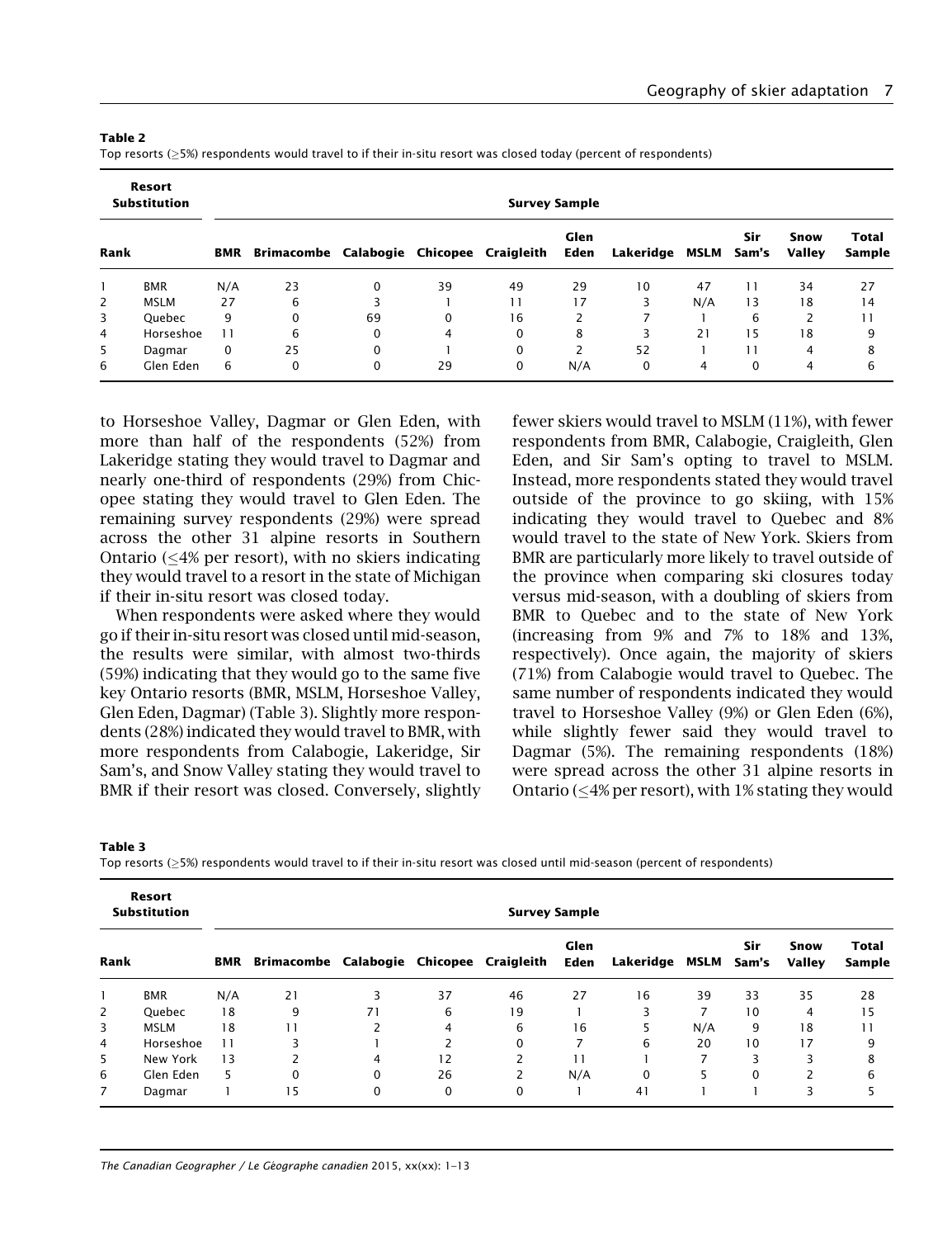travel outside of the province to the state of Michigan if their in-situ resort was closed until mid-season.

When skiers were asked where they would travel to if their in-situ resort closed permanently due to poor snow conditions, nearly two-thirds (60%) would travel to the same five key Ontario resorts, 17% would travel outside of the province, and the remaining 23% would travel to the other 31 resorts across Southern Ontario ( $\leq$ 3% per resort) (Table 4). Once again, BMR ranked first as the most likely resort skiers would travel to if their resort was to close (28%), with more than one-third of respondents from Chicopee (40%), Craigleith (35%), Glen Eden (40%), and MSLM (44%) selecting BMR. Although Quebec ranked second, skiers were less likely to travel outside of the province if their current resort was to close permanently versus closed until mid-season, with both Quebec and New York down from 15% and 8% to 10% and 5%, respectively.

The distance between respondents' home location and their preferred ski resort was also calculated. For all three closure scenarios (today, midseason, permanently), travel distance was almost identical at 94km, 99km and 99km, respectively. Therefore, regardless of whether respondents' insitu resort was to close temporarily or permanently, skiers' willingness to travel scarcely varies. For all three scenarios, there were no statistically significant differences ( $p > 0.05$ ) between travel distances and age, skill level (i.e., beginner, intermediate, expert), ski frequency (i.e., infrequent, occasional, core), or between families with children taking lessons versus not taking lessons. However,

statistically significant differences were recorded based on survey location for permanent closure  $(p = 0.00)$ . Respondents from Sir Sam's were more likely to travel further distances to go skiing if their resort was to close permanently (an average of 109km one-way), along with respondents from Glen Eden (109km one-way), Chicopee (108 km one-way), and BMR (106 km one-way).

To explore whether trip type influences travel behaviour, respondents were also asked how far they would be willing to travel to go on a day trip, weekend trip (i.e., one or two overnight stays), or a ski holiday (i.e., three or more overnight stays) (Table 5). For a day trip, the majority (53%) of respondents indicated they would be willing to travel up to two hours one-way to go skiing (four hours round-trip), with an additional 22% stating they would travel one hour one-way and 18% three hours one-way. The results also show that skiers are willing to travel further distances for a weekend trip, with more than half (60%) of respondents indicating that they are willing to travel between three to four hours one-way to go skiing (six to eight hours roundtrip). Relatedly, respondents were willing to travel the furthest for a ski holiday, with the majority of respondents (62%) stating they would travel six or more hours  $(12 +$  hours round-trip) to go skiing.

# Discussion

The findings from this study underscore that if skiers' in-situ resort were to close temporarily or permanently due to marginal snow conditions, a select few resorts in Ontario are likely to have the

Table 4

Top resorts  $(≥5%)$  respondents would travel to if their in-situ resort was closed permanently (percent of respondents)

|                | Resort<br><b>Substitution</b> | <b>Survey Sample</b> |                                          |          |          |          |              |                |     |            |                       |                        |
|----------------|-------------------------------|----------------------|------------------------------------------|----------|----------|----------|--------------|----------------|-----|------------|-----------------------|------------------------|
| Rank           |                               | BMR                  | Brimacombe Calabogie Chicopee Craigleith |          |          |          | Glen<br>Eden | Lakeridge MSLM |     | Sir<br>Sam | Snow<br><b>Valley</b> | <b>Total</b><br>Sample |
|                | <b>BMR</b>                    | N/A                  | 14                                       | 2        | 40       | 35       | 40           | 16             | 44  | 20         | 31                    | 28                     |
| 2              | Quebec                        | 16                   | 6                                        | 68       | $\Omega$ | 16       | 3            | 6              | 2   | 9          | 2                     | 12                     |
| 3              | <b>MSLM</b>                   | 17                   | 6                                        | 2        | 3        | 5        | 10           | 5              | N/A | 14         | 17                    | 10                     |
| $\overline{4}$ | Horseshoe                     | 14                   | 4                                        |          |          | $\Omega$ |              | 8              | 21  | 6          | 28                    | 10                     |
| 5              | Glen Eden                     | 4                    | $\mathbf 0$                              | $\Omega$ | 29       |          | N/A          |                | 4   |            | 2                     | 6                      |
| 6              | Dagmar                        | 2                    | 21                                       | $\Omega$ | $\Omega$ |          |              | 33             | 2   | 6          | 3                     | 6                      |
| 7              | New York                      | 10                   |                                          | 5        | 8        | 4        | 5            | $\Omega$       |     | 3          |                       |                        |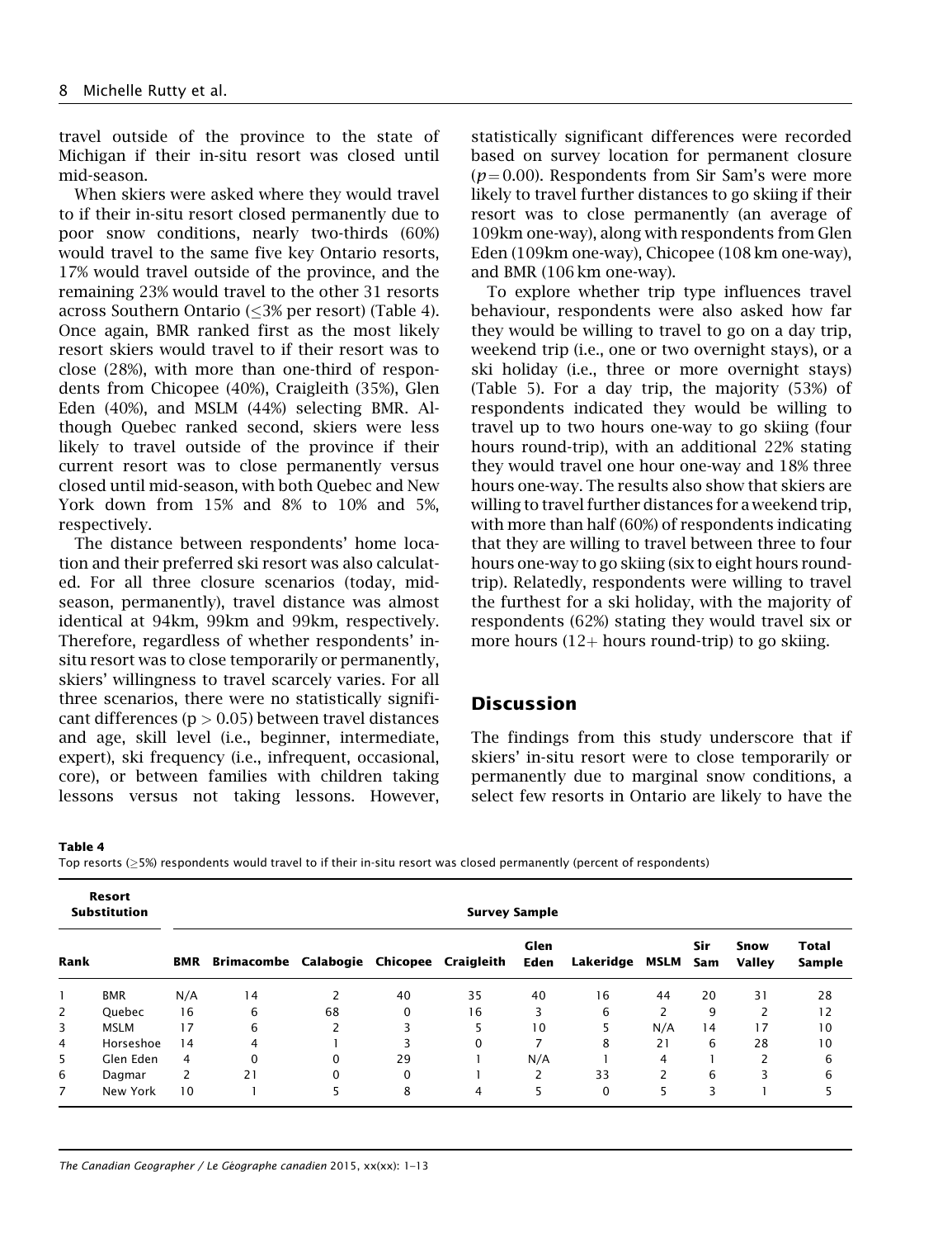| Table 5                                                              |  |
|----------------------------------------------------------------------|--|
| Maximum hours (one-way) willing to travel for a ski trip (percent of |  |
| respondents)                                                         |  |

|            | Day Trip | Weekend Trip | Ski Holiday |
|------------|----------|--------------|-------------|
| 1 hour     | 22       | 3            | 2           |
| 2 hours    | 53       | 18           | 3           |
| 3 hours    | 18       | 37           | 10          |
| 4 hours    | 4        | 23           | 11          |
| 5 hours    |          |              | 12          |
| $6+$ hours | 2        | 18           | 62          |
| Total      | 100      | 100          | 100         |

opportunity to take advantage of increased visitation (market share). The results indicate that the majority (59–60%) would travel to just five of the 36 available alpine resorts in Southern Ontario, including BMR, MSLM, Horseshoe Valley, Glen Eden and Dagmar. Importantly, the findings show that BMR would be the clear 'winner' in terms of increased market share, perhaps because of its reputation for advanced snowmaking and ski village tourism environment. As shown in Figure 2, five of the resorts selected BMR as their top choice if their insitu resort were closed today, including Craigleith (49%), MSLM (47%), Chicopee (39%), Snow Valley (34%), and Glen Eden (29%). This market share would increase further if other resorts experienced a delayed start to the ski season and were closed until mid-season. In this scenario, seven of the resorts selected BMR as their top choice, including Craigleith (46%), MSLM (39%), Chicopee (37%), Snow Valley (35%), Sir Sam's (33%), Glen Eden (27%), and Brimacombe (21%).

Figure 2 similarly illustrates the large increase in market share BMR would receive if other resorts in Southern Ontario were to close permanently. The high prevalence of spatial substitution towards BMR raises an important concern. If the stated proportion of skiers begins to concentrate at BMR when adverse conditions occur, visitor experience may be negatively impacted through increased crowding and congestion. Development pressures associated with the clustering of skiers to one resort could result in overcrowded slopes, lift line jams, limited space in ski chalets, as well as insufficient parking and other services. This would require sufficient adaptation measures, including ski terrain expansion (i.e., more skiable trails and acres) and infrastructure investments such as transportation

infrastructure (e.g., increasing parking spaces and widening roadways) and improved lift capacity (e.g., building new lifts and/or increasing existing chair speeds and sizes) to ameliorate the increase in skier visits.

The findings from this research also show that there is a risk of lost regional market share, as many skiers spatially substitute their Ontario resort for a resort outside of the region. At Calabogie, 68––71% of skiers would leave Ontario and travel to Quebec. This is understandable given the close proximity of this resort to the Quebec border (Figure 1). However, a large share of skiers from BMR and Craigleith would also travel to Quebec to go skiing if conditions were marginal in Ontario  $(9-19%)$ , particularly if there was a delay to the ski season until mid-January (18% and 19%, respectively). The state of New York was also selected by many respondents, particularly if the season was delayed in Ontario (8%). Travel outside of the province can be considered a worst-case scenario for the Ontario ski industry, as the lost market share would hinder the viability of the industry through lost skier visits and associated declines in revenues. However, it is also possible that Ontario may gain skiers from Quebec and New York if skiers in these surrounding regional markets experienced marginal snow conditions and similarly substituted their resort for an Ontario resort.

Respondents indicated that for a day trip skiing, the majority (75%) would travel two or less hours (one-way) to a ski resort, which is consistent with the findings of Unbehaun et al. (2008). Based on calculated distances between skiers' residential location and their selected resorts, skiers are willing to drive an average of 94–99km. These two findings corroborate each other, suggesting that this ski sample has a strong awareness of resort locations and distances across the province. While there were no statistically significant differences between travel distance preferences and market segments  $(p > 0.05)$ , there were differences recorded based on sample location. Respondents at BMR and Sir Sam's were both more willing to travel greater distances to go skiing if their in-situ resort were to close permanently compared to respondents at small urban resorts, such as Chicopee and Glen Eden. The location of Sir Sam's (Figure 1) is relatively isolated from other resorts in Southern Ontario, thereby leaving fewer surrounding options, requiring greater driving distances. Glen Eden and Chicopee can be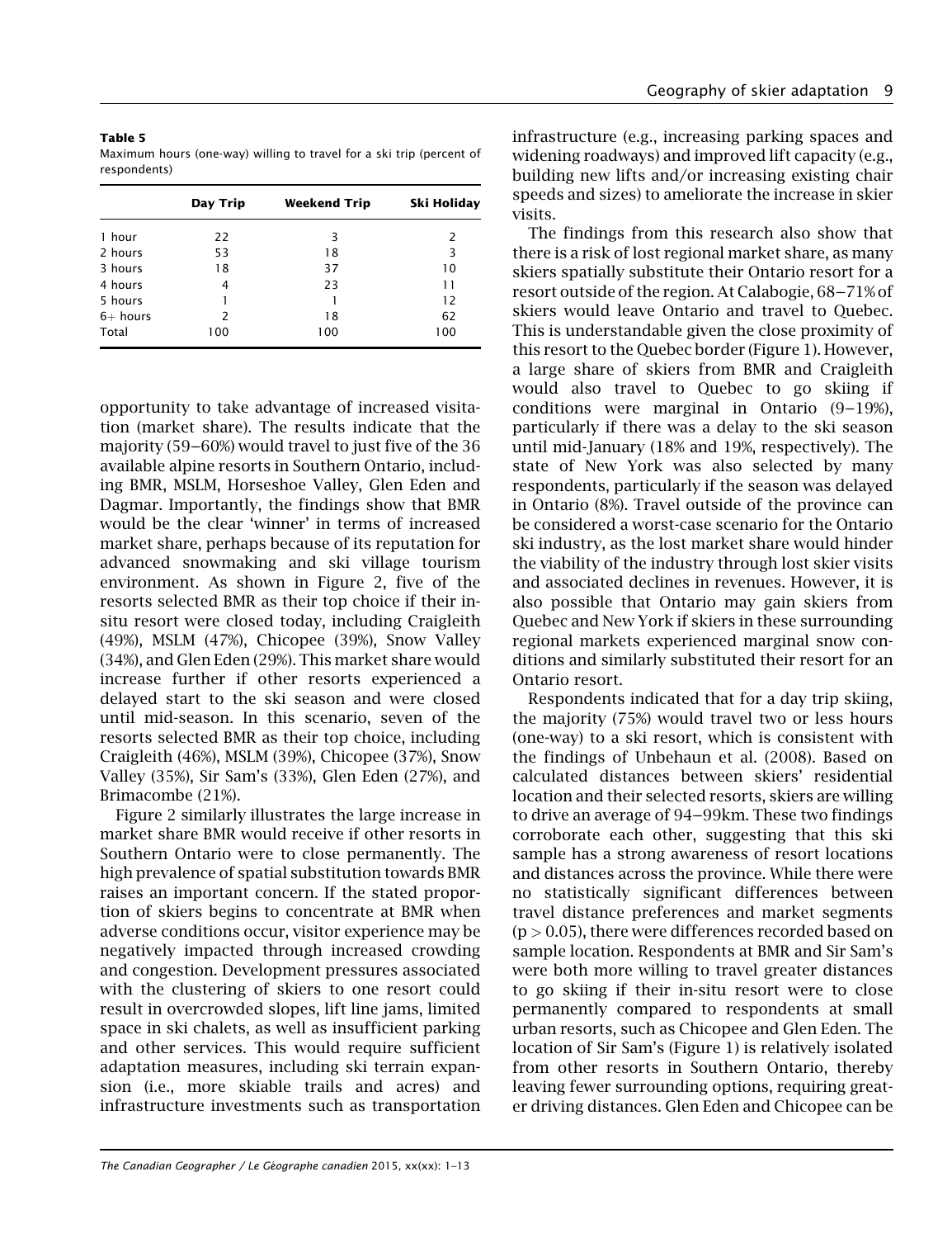## 10 Michelle Rutty et al.



#### Figure 2 Travel to Blue Mountain Resort if surrounding resorts were to close today (a) and permanently (b).

considered feeder resorts, with limited facilities (e.g., no onsite accommodation, fewer trails and chairlifts), but with close proximity to large urban centres (e.g., Kitchener, Milton, Toronto). Perhaps respondents at these more urban resorts understand that if their resort were to close as a result of marginal snow conditions, they would need to travel further distances north to continue skiing (e.g., to BMR). With the exception of Calabogie, respondents at BMR had travelled the farthest to go skiing (an average of 140km one-way) and were the most willing to leave Ontario to continue skiing (Table 4). This indicates that these respondents are already amenable and committed to travelling longer distances to participate in the sport. This willingness to travel also supports the findings of Rutty et al.

(2015) that skiers at large resorts (e.g., BMR) are statistically more likely to engage in spatial substitution compared to skiers at small resorts (e.g., Chicopee, Glen Eden) if their resort was to close permanently. Moreover, BMR is the largest resort in Ontario, with onsite accommodations, restaurants, and a wide range of non-ski activities (e.g., spa, swimming, shopping, skating), thereby lending itself to a weekend trip versus a day trip to the smaller urban resorts. This corresponds to the finding that skiers are willing to travel further distances (or for a longer time) for a weekend trip or ski holiday (Table 5), which supports the findings of Vivian (2011). It is possible that BMR respondents may have been engaged in a multi-day ski trip at the time of the survey, with additional research needed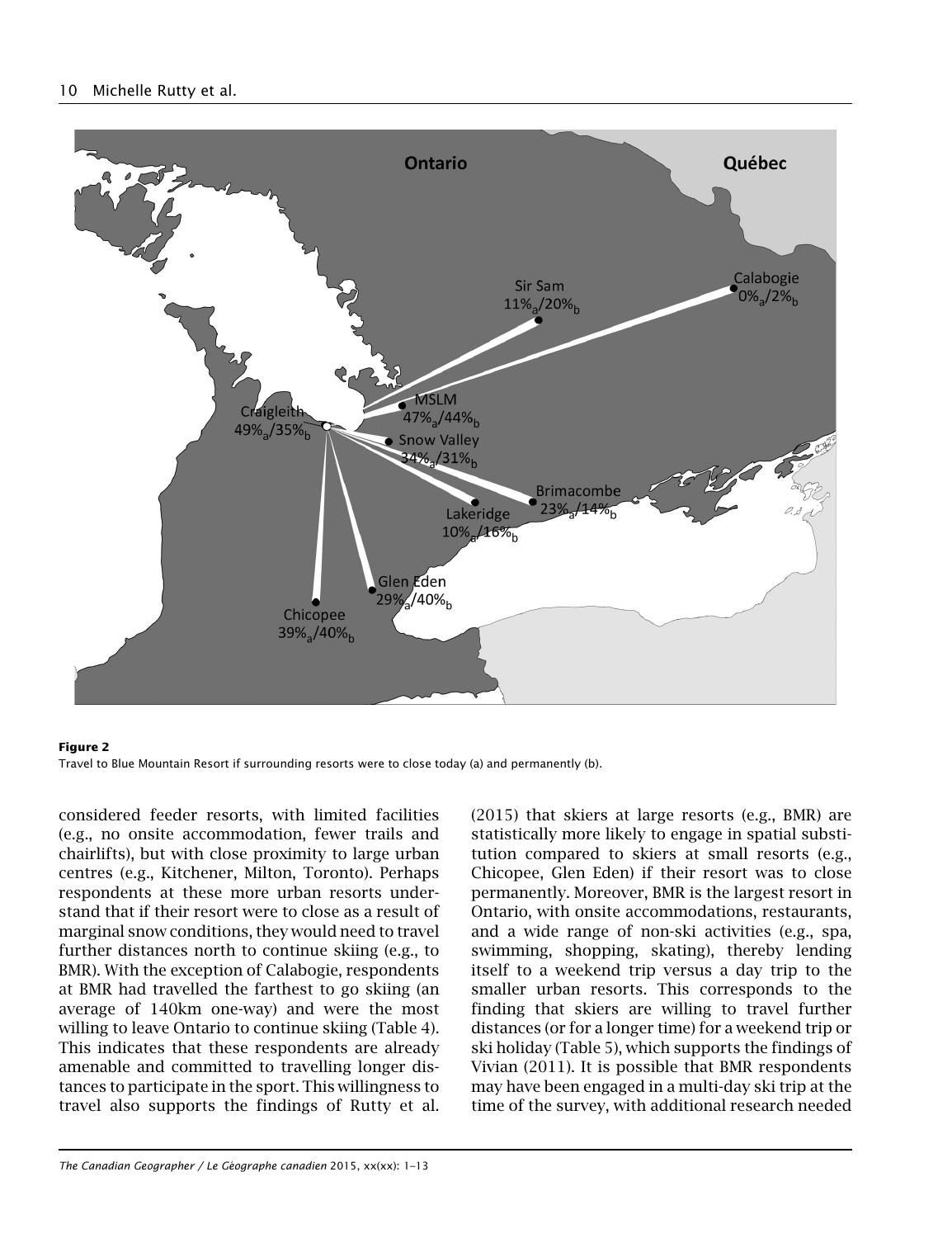to further explore the relationship between behavioural substitution and trip length in days.

The evidence presented here shows that ski resort closures due to marginal snow conditions, whether temporary or permanent, will lead to increased reliance on larger resorts (e.g., BMR) or on resorts outside of Ontario (e.g., Quebec and the state of New York). This geographic pattern of substitution may have important implications regarding greenhouse gas (GHG) emissions for travel behaviour if skiers cumulatively travel greater distances to continue participating in the sport, particularly if they substitute nearby ski resorts in the Ontario market for long distance trips to other regional markets like the Rocky Mountains. Transportation is the major source of anthropogenic carbon dioxide emissions for tourism (Scott et al. 2008) and hence directly linked to the climatic changes that will negatively impact the ability for ski resorts to remain open and operable. As such, a paradox lies in the environmental implications of such travel; the release of climate altering GHG via vehicle travel contributes to climate change and thereby the deterioration or closure of the destination being visited (Dawson et al. 2010). This positive feedback will perpetuate the very need to engage in spatial substitution.

# Future research and conclusions

This article presents the first empirical evidence on the geographical patterns skiers may engage in as a result of marginal snow conditions, in addition to providing information on travel distance and time thresholds. As evidenced, five key resorts are projected to be "winners" as a result of ski resort closures, with increased market share, particularly at BMR. While an increase in market share would bring added revenue for the resort and surrounding communities, the concentration of skiers around a select few resorts also raises concerns for capacity and development pressures, as well as attendant community impacts. Specifically, overcrowded facilities could deter skiers and subsequently impact opportunities to harness an increase in skier visits. Skiers may be unwilling to endure long queues at ski lifts, in the parking lots, or inside the chalets and may choose to no longer ski at that resort or perhaps opt not to ski at all if suitable alternate ski areas are unavailable. While the literature has focused on snow availability to define relative vulnerability (i.e., supply-side assessments), skiers' subjective

perceptions and experiences remain poorly understood (Gössling et al. 2012; Scott et al. 2012; Dawson et al. 2013). It is unclear how skiers will respond to increased congestion as a result of supply-side contraction and whether or not large resorts such as BMR can cope with an increase in skier visits in the longer term. This is an important consideration that warrants future research if we are to further our understanding of demand-side vulnerability.

The impact of vehicular use for ski tourism is another important area for future inquiry. The results suggest that skiers may drive greater distances to go skiing both within (e.g., BMR) and outside of Ontario (e.g., Quebec, New York State). This would necessitate an increase in vehicle use and thereby fuel consumption and associated emissions. As such, it would initiate a positive feedback loop, furthering the negative impacts of climatic variability and change on the ski industry. The impact of road transport–related tourism is a largely neglected area of tourism research, yet it remains a primary planning problem for natural environments, including ski resort communities (Hall and Page 2006; Martin-Cejas et al. 2010; Rutty et al. 2014). Energy audits for tourism vehicle fleets have yet to be inventoried or analyzed, but necessitate an important way forward to generate quantitative information on tourism's contribution to GHG emissions and how skiers' carbon footprints may vary (increase) in the future (Rutty et al. 2014).

Perhaps the most important area for future research is to apply a comprehensive systems approach to assess the synchronous supply- and demand-side responses of the ski market to climatic variability and change (Gössling and Hall 2006; Scott et al. 2008, 2012). This study examined demandresponse on a resort-by-resort basis, thereby assuming that if respondents' in-situ resorts were closed, all other resorts would be open. In reality, the supply-side response to marginal snow conditions in Ontario would be more homogenous because of limited climatic and terrain (i.e., elevation) differences. This is particularly true among those resorts of similar size that are clustered together. For example, if Lakeridge or Chicopee was closed, Dagmar and Glen Eden would likely be closed as well. BMR, given its size and snowmaking capacity, is likely to be the most resilient to climatic variability, which means when other resorts are closed, BMR may remain open. This would imply that the spatial substitution for BMR may be even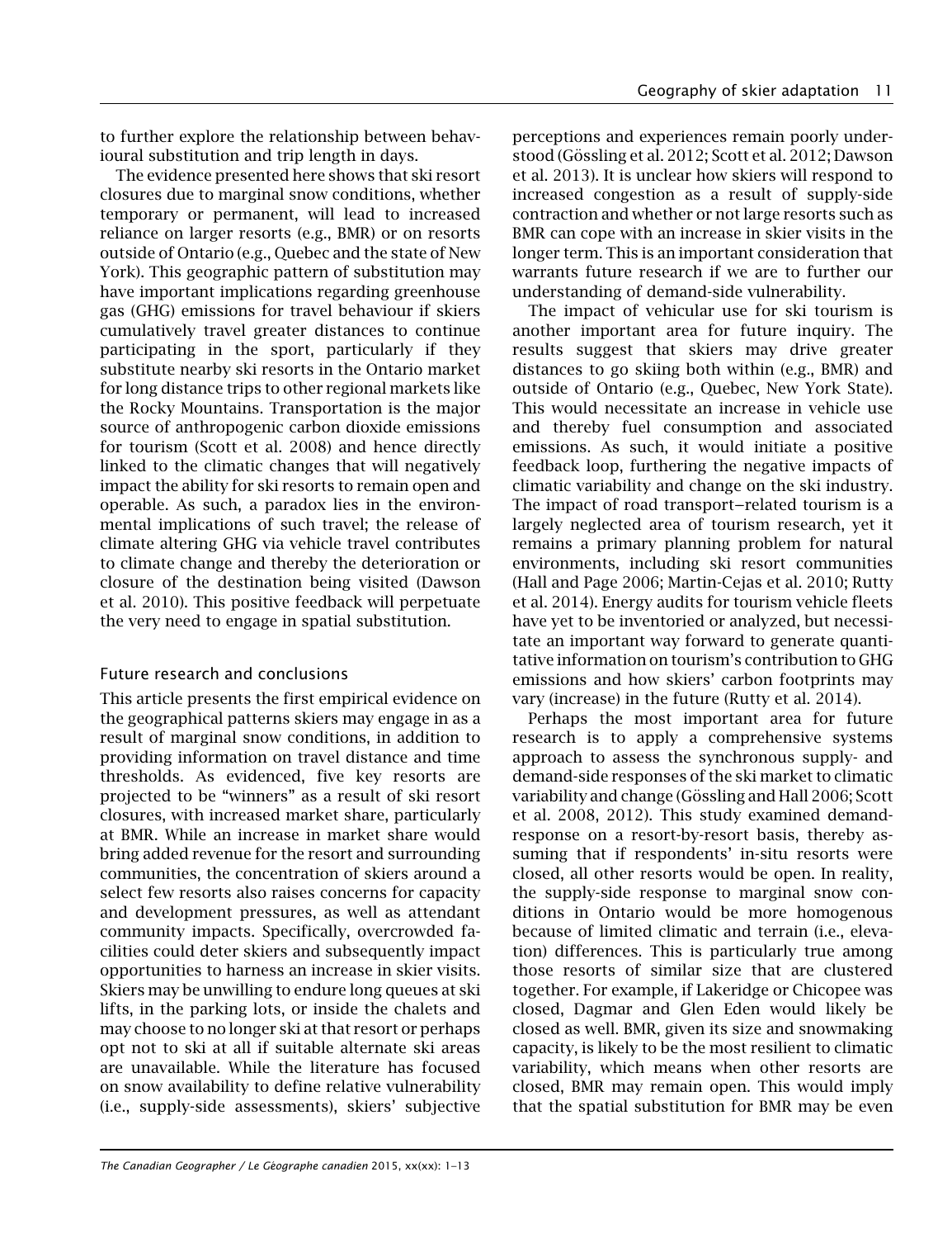greater than found in the current study, with more skiers travelling to this resort. Climatic variability and change will not only influence the state of snow conditions, but also the location and extent of consumption. There needs to be an allowance for a realistic representation of both skiers' and resort operations that can respond to feedback between supply and demand (Soboll and Schmude 2011). Both supply- and demand-side need to be coupled in order to create an integrated model that is capable of simulating the evolution of operating ski areas and evolving patterns of skier demand.

The risks posed by climate change to the ski industry has received considerable attention, which is both understandable and even strategic, as this sub-sector of tourism is the most directly and most immediately affected by climatic change (Scott et al. 2012). The growing research on demand-side adaptation underscores the inherent complexity of understanding behavioural adaptation among skiers and tourists/recreationists more broadly. Overall, the findings of this study offer decision support to ski resort operators and managers concerned with how their visitors will respond to changing climatic conditions, with key research needs identified to appraise the consequences and future viability of individual ski resorts in Ontario and the ski industry more generally.

#### Acknowledgements

Financial support from the Canada Research Chairs program and Social Sciences and Humanities Research Council of Canada (SSHRC) is gratefully acknowledged.

### References

- Abegg, B., S. Agrawala, F. Crick, and A. De Montfalcon. 2007. Climate change impacts and adaptation in winter tourism. In Climate change in the European Alps: Adapting winter tourism and natural hazards management. Paris, France: Organization for Economic Cooperation and Development, 25-58.
- Behringer, J., R. Buerki, and J. Fuhrer. 2000. Participatory integrated assessment of adaptation to climate change in alpine tourism and mountain agriculture. Integrated Assessment 1: 331-338.
- CSC (Canadian Ski Council). 2014. 2012-2013 Canadian skier and snowboarder facts and stats. Woodbridge, ON: CSC.
- ——. 2009. 2008––2009 Canadian skier and snowboarder facts and stats. Craigleith, ON: CSC. [http://xcski.org/news/2009%](http://xcski.org/news/2009%20Facts%20and%20Stats%20final%20draft.pdf) [20Facts%20and%20Stats%20final%20draft.pdf](http://xcski.org/news/2009%20Facts%20and%20Stats%20final%20draft.pdf)
- CTC (Canadian Tourism Commission). 2012. Facts & Figures  $7<sup>th</sup>$ Edition. Vancouver, BC: CTC. [http://en-corporate.canada.](http://en-corporate.canada.travel/sites/default/files/pdf/Research/Stats-figures/Year-in-review-facts-figures/Tourism%20Snapshot%20-%20Year%20in%20review/2012_year-in-review_en.pdf)

[travel/sites/default/files/pdf/Research/Stats-figures/Year](http://en-corporate.canada.travel/sites/default/files/pdf/Research/Stats-figures/Year-in-review-facts-figures/Tourism%20Snapshot%20-%20Year%20in%20review/2012_year-in-review_en.pdf)[in-review-facts-figures/Tourism%20Snapshot%20-%20Year%](http://en-corporate.canada.travel/sites/default/files/pdf/Research/Stats-figures/Year-in-review-facts-figures/Tourism%20Snapshot%20-%20Year%20in%20review/2012_year-in-review_en.pdf) [20in%20review/2012\\_year-in-review\\_en.pdf](http://en-corporate.canada.travel/sites/default/files/pdf/Research/Stats-figures/Year-in-review-facts-figures/Tourism%20Snapshot%20-%20Year%20in%20review/2012_year-in-review_en.pdf)

- Coles, T. and C. M. Hall, eds. 2008. International business and tourism: Global issues, contemporary interactions. London: Routledge.
- Dawson, J., and D. Scott. 2013. Managing for climate change in the alpine ski sector. Tourism Management 35: 244-254.
- ——. 2010. Systems analysis of climate change vulnerability for the US Northeast ski sector. Tourism Planning & Development 7(3): 219––235.
- Dawson, J., M. Havitz, and D. Scott. 2011. The influence of ego involvement on climate-induced substitution and place loyalty among alpine skiers. Journal of Travel Tourism and Marketing 28(4): 388––404.
- Dawson, J., D. Scott, and M. Havitz. 2013. Skier demand and behavioural adaptation to climate change in the US Northeast. Leisure 37(2): 127-143.
- Dawson, J., D. Scott, and G. McBoyle. 2009. Analogue analysis of climate change vulnerability in the US Northeast ski tourism. Climate Research 39: 1-9.
- Gössling, S., and C. M. Hall. 2006. Uncertainties in predicting travel flows: common ground and research needs. A reply to Bigano et al. Climatic Change 79(3/4): 181-183.
- Gössling, S., D. Scott, C. M. Hall, J. P. Ceron, and G. Dubois. 2012. Consumer behavior and demand response of tourists to climate change. Annals of Tourism Research 39(1): 36-58.
- Hall, M. C., and S. J. Page. 2006. The geography of tourism and recreation: Environment, place and space. London: Routledge.
- Hamilton, L., C. Brown, and B. D. Keim. 2007. Ski areas, weather and climate: Time series models for New England case studies. International Journal of Climatology 27(15): 2113––2124.
- Hendrikx, J., C. Zammit, E. O. Hreinsson, and S. Becken. 2013. A comparative assessment of the potential impact of climate change on the ski industry in New Zealand and Australia. Climatic Change 119(3-4): 965––978.
- Hennessy, K. L., P. H. Whetton, K. Walsh, I. N. Smith, J. M. Bathols, M. Hutchinson, and J. Sharpies. 2008. Climate change effects on snow conditions in mainland Australia and adaptation at ski resorts through snow making. Climate Research 35(3): 255––270.
- Hopkins, D. 2014. The sustainability of climate change adaptation strategies in New Zealand's ski industry: A range of stakeholder perceptions. Journal of Sustainable Tourism 22(1):  $107 - 126$ .
- Hopkins, D., J. E. S. Higham, and S. Becken. 2013. Climate change in a regional context: Relative vulnerability in the Australasian skier market. Regional Environmental Change 13(2): 449–– 458.
- IPCC (Intergovernmental Panel on Climate Change). 2013. Climate Change 2013: The Physical Science Basis—Summary for Policymakers. Contribution to Working Group 1 to the Fifth Assessment Report of the Intergovernmental Panel on Climate Change, ed. T. F. Stocker, D. Quin, G. K. Planttner, M. Tignor, S. K. Allen, J. Boschung, A. Nauels, Y. Xia, V. Bex, and P. M. Midgley. Cambridge, UK: Cambridge University Press.
- Iso-Ahola, S. E. 1986. A theory of substitutability of leisure behavior. Leisure Sciences 8(4): 367-389.
- König, U. 1998. Tourism in a warmer world: Implications of climate change due to enhanced greenhouse effect for the ski industry in the Australian Alps. Zurich: Wirtschaftsgeographie und Raumplanung.